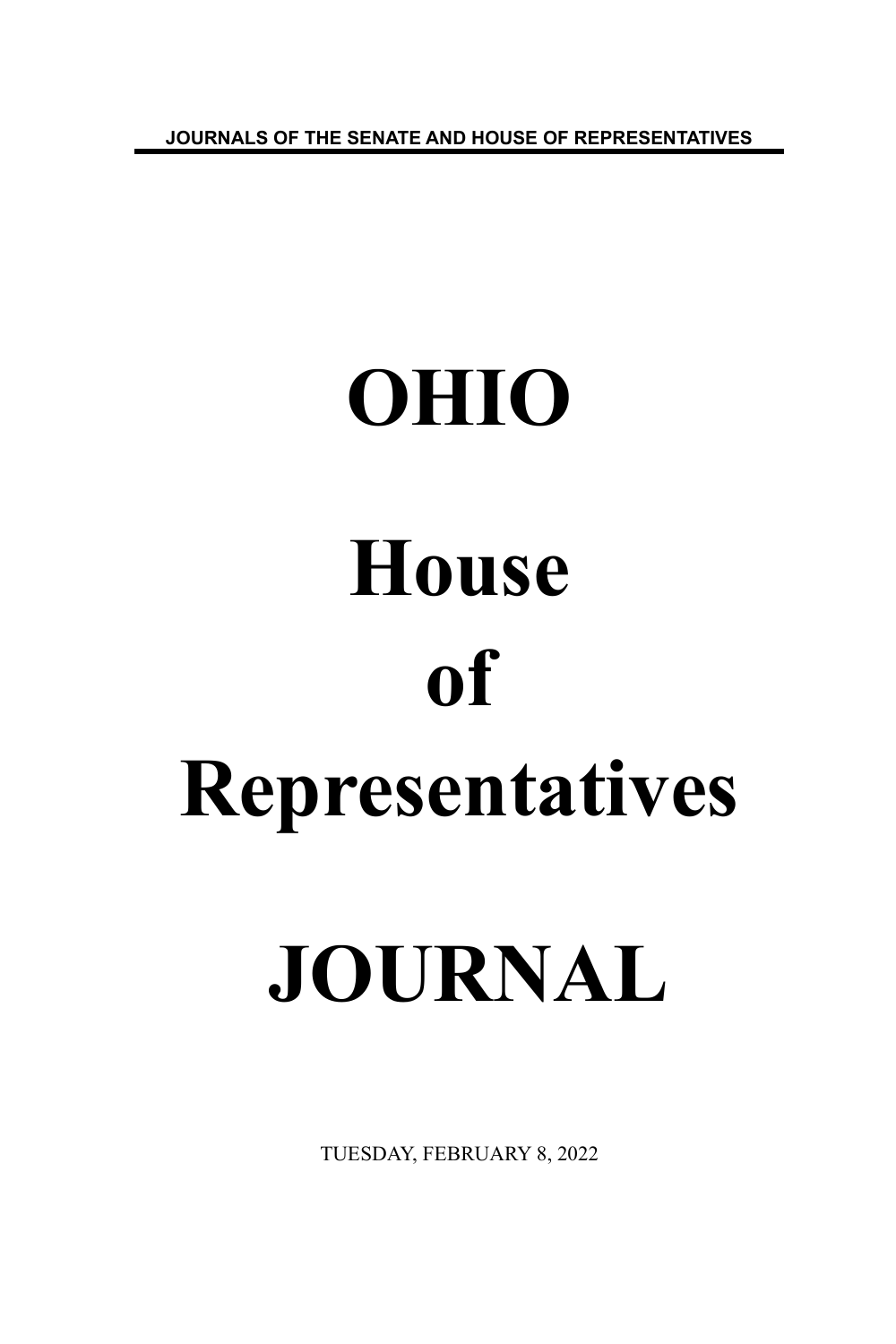### ONE HUNDRED TWENTY-FIFTH DAY Hall of the House of Representatives, Columbus, Ohio **Tuesday, February 8, 2022, 9:00 o'clock a.m.**

The House met pursuant to adjournment.

The journal of yesterday was read and approved.

#### **INTRODUCTION OF BILLS**

The following bills were introduced:

**H. B. No. 563 -** Representatives Fowler Arthur, Ferguson. Cosponsors: Representatives Jordan, Stein, Hillyer, Brinkman, Click, Plummer, Holmes, Creech, Loychik, Riedel, Merrin, Cross, Carruthers, Stoltzfus, Pavliga, Dean, Wiggam, Hall, Gross, Edwards, Johnson, Zeltwanger, McClain, John, Lampton, Stewart, Powell.

To amend section 5321.01 and to enact section 5325.01 of the Revised Code to limit local regulation of short-term rental property.

**H. B. No. 564 -** Representative Koehler.

Cosponsors: Representatives Seitz, Ginter, Carruthers.

To temporarily expand the category of township employees who are considered part time for purposes of health coverage and to declare an emergency.

Said bills were considered the first time.

#### **REPORTS OF STANDING AND SELECT COMMITTEES AND BILLS FOR SECOND CONSIDERATION**

Representative Leland submitted the following report:

The standing committee on Criminal Justice to which was referred **H. B. No. 161**-Representative Lampton, et al., having had the same under consideration, reports it back and recommends its passage.

RE: ENACT JACOB'S LAW RE:CERTAIN CHILD ABUSE-RELATED **OFFENSES** 

Representative LaRe moved to amend the title as follows:

Add the name: "Schmidt"

JEFF LARE D. J. SWEARINGEN DAVID LELAND CINDY ABRAMS WILLIS E. BLACKSHEAR, JR. TAVIA GALONSKI ADAM C. MILLER PHIL PLUMMER SHARON A. RAY JEAN SCHMIDT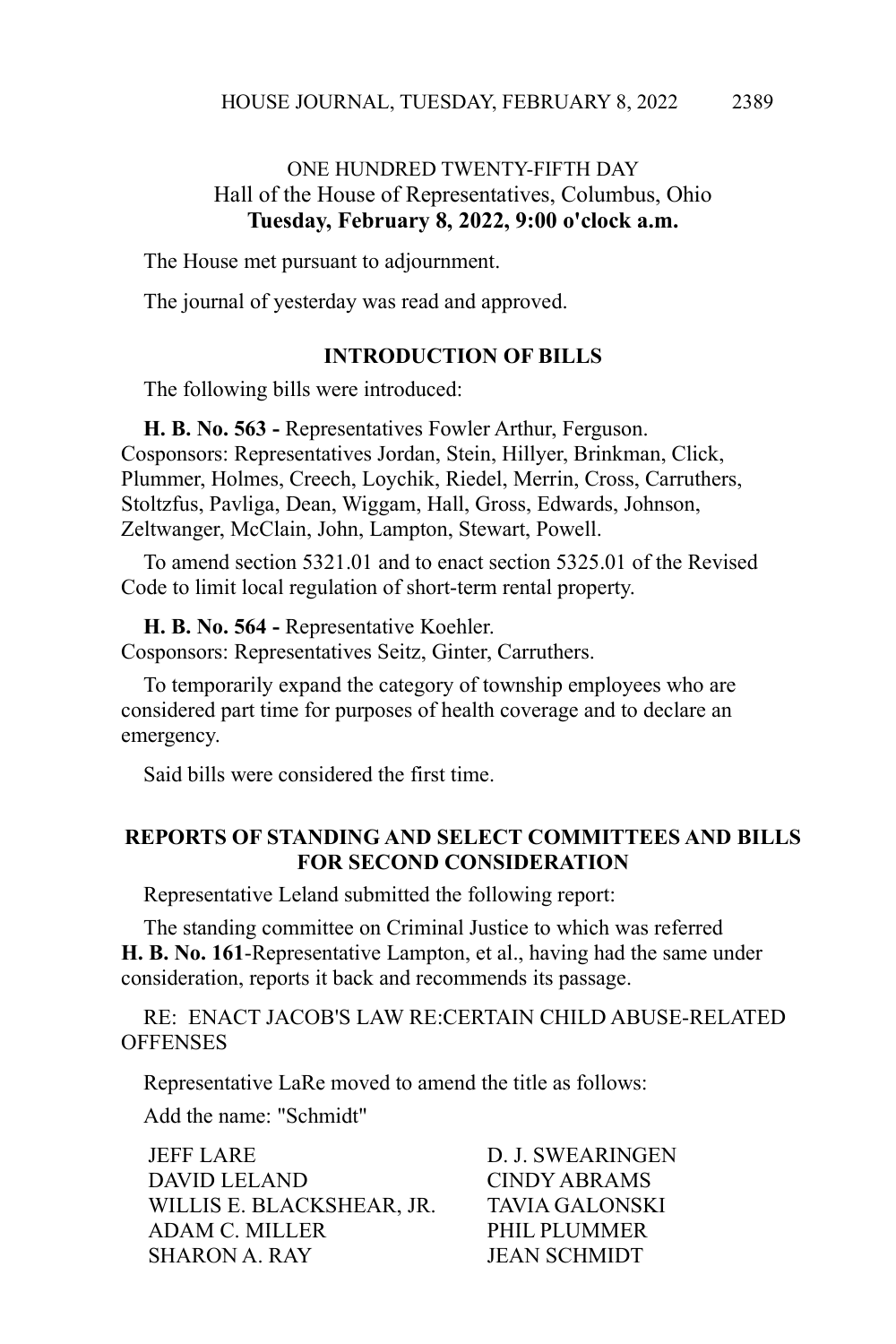#### BILL SEITZ ANDREA WHITE

The report was agreed to.

The bill was ordered to be engrossed and placed on the calendar.

Representative Leland submitted the following report:

The standing committee on Criminal Justice to which was referred **H. B. No. 166**-Representatives Boggs, Carfagna, et al., having had the same under consideration, reports it back as a substitute bill and recommends its passage.

RE: REGARDS CRIMINAL SENTENCING AND CORRECTIONS

Representative LaRe moved to amend the title as follows:

Add the name: "White"

| <b>JEFF LARE</b>          | D. J. SWEARINGEN    |
|---------------------------|---------------------|
| DAVID LELAND              | CINDY ABRAMS        |
| WILLIS E. BLACKSHEAR, JR. | TAVIA GALONSKI      |
| ADAM C. MILLER            | PHIL PLUMMER        |
| <b>SHARON A. RAY</b>      | <b>JEAN SCHMIDT</b> |
| <b>BILL SEITZ</b>         | <b>ANDREA WHITE</b> |

The report was agreed to.

The bill was ordered to be engrossed and placed on the calendar.

Representative Leland submitted the following report:

The standing committee on Criminal Justice to which was referred **H. B. No. 427**-Representatives White, Manchester, et al., having had the same under consideration, reports it back with the following amendment and recommends its passage when so amended.

RE: PROHIBIT MANIPULATION OF CONTROLLED SUBSTANCE ADDICTION

Representative LaRe moved to amend the title as follows:

Add the name: "Miller, A."

Representative Seitz moved to amend as follows:

In line 40, after "that" insert "the offender overcame"; strike through "was overcome"

In line 41, delete "a controlled substance, manipulation of a"

In line 42, delete "controlled substance addiction,"; after "fraud" insert ", by furnishing or offering a controlled substance to the victim, or by manipulating the victim's controlled substance addiction"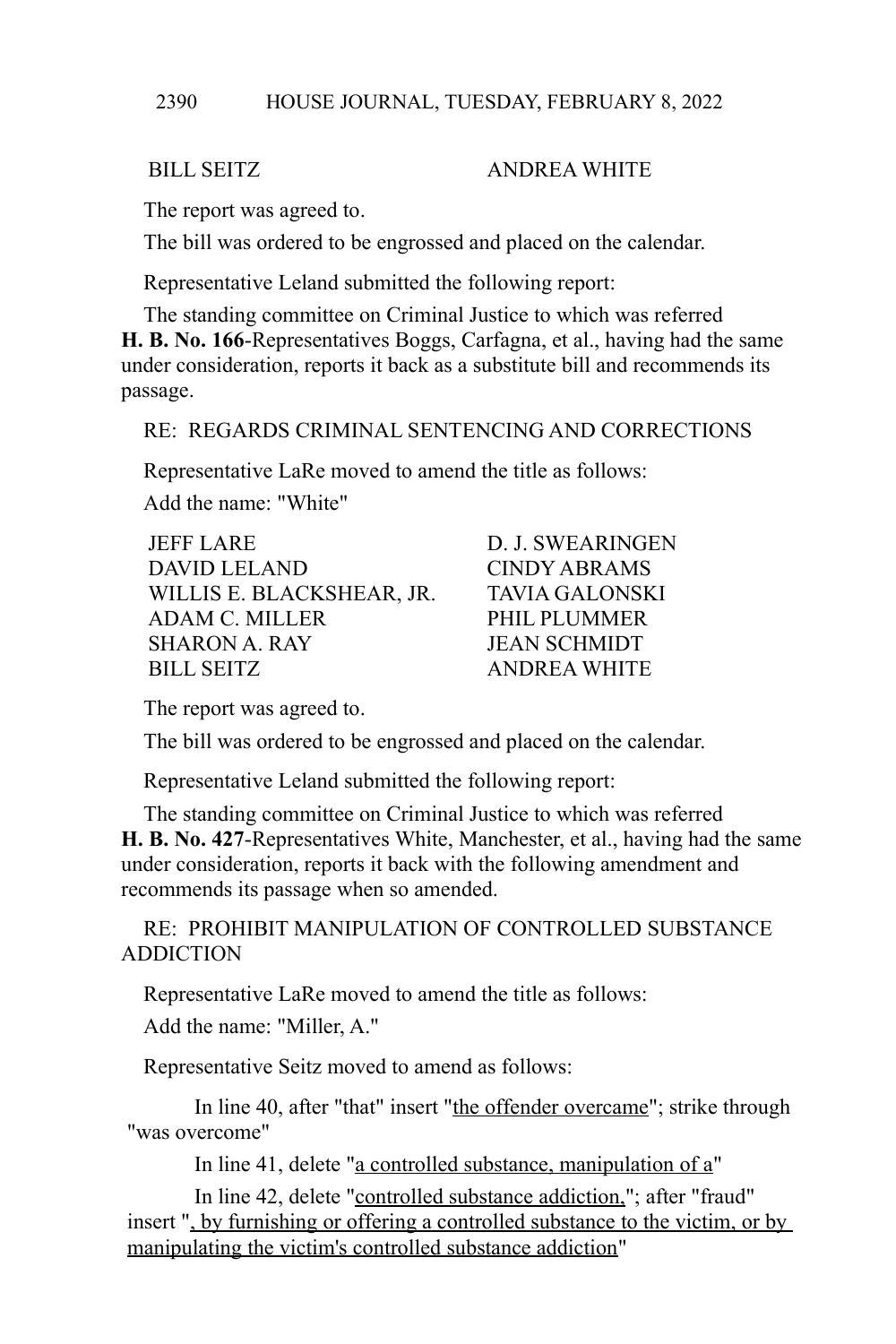In line 144, after "that" insert "the offender overcame" In line 145, strike through "was overcome"; delete "a" Delete line 146

In line 147, delete "addiction,"; after "intimidation" insert ", by furnishing or offering a controlled substance to the victim, or by manipulating the victim's controlled substance addiction"

The motion was agreed to and the bill so amended.

JEFF LARE D. J. SWEARINGEN DAVID LELAND CINDY ABRAMS WILLIS E. BLACKSHEAR, JR. TAVIA GALONSKI ADAM C. MILLER PHIL PLUMMER SHARON A. RAY JEAN SCHMIDT BILL SEITZ ANDREA WHITE

The report was agreed to.

The bill was ordered to be engrossed and placed on the calendar.

# **MOTIONS AND RESOLUTIONS**

Representative Russo reported for the Rules and Reference committee recommending that the following resolutions be read by title only and approved:

# **H. R. No. 178** - **Representative McClain**

Honoring Peter Cole as the 2021-2022 OASSA Principal of the Year.

# **H. R. No. 179** - **Representative McClain**

Honoring the Carey High School football team as the 2021 Division VI State Champion.

# **H. R. No. 180** - **Representative Young, T.**

Honoring the Washington Township Fire Department on being presented with the 2022 Ohio Fire Department of the Year Award.

# **H. R. No. 181** - **Representative Richardson**

Honoring the Eversole Run Middle School cheer team as a two-event champion at the 2021 OASSA Middle School/Junior High State Cheer and Dance Championships.

# **H. R. No. 182** - **Representative Richardson**

Honoring the Bunsold Middle School cheer team as a 2021 OASSA State Cheer and Dance Champion.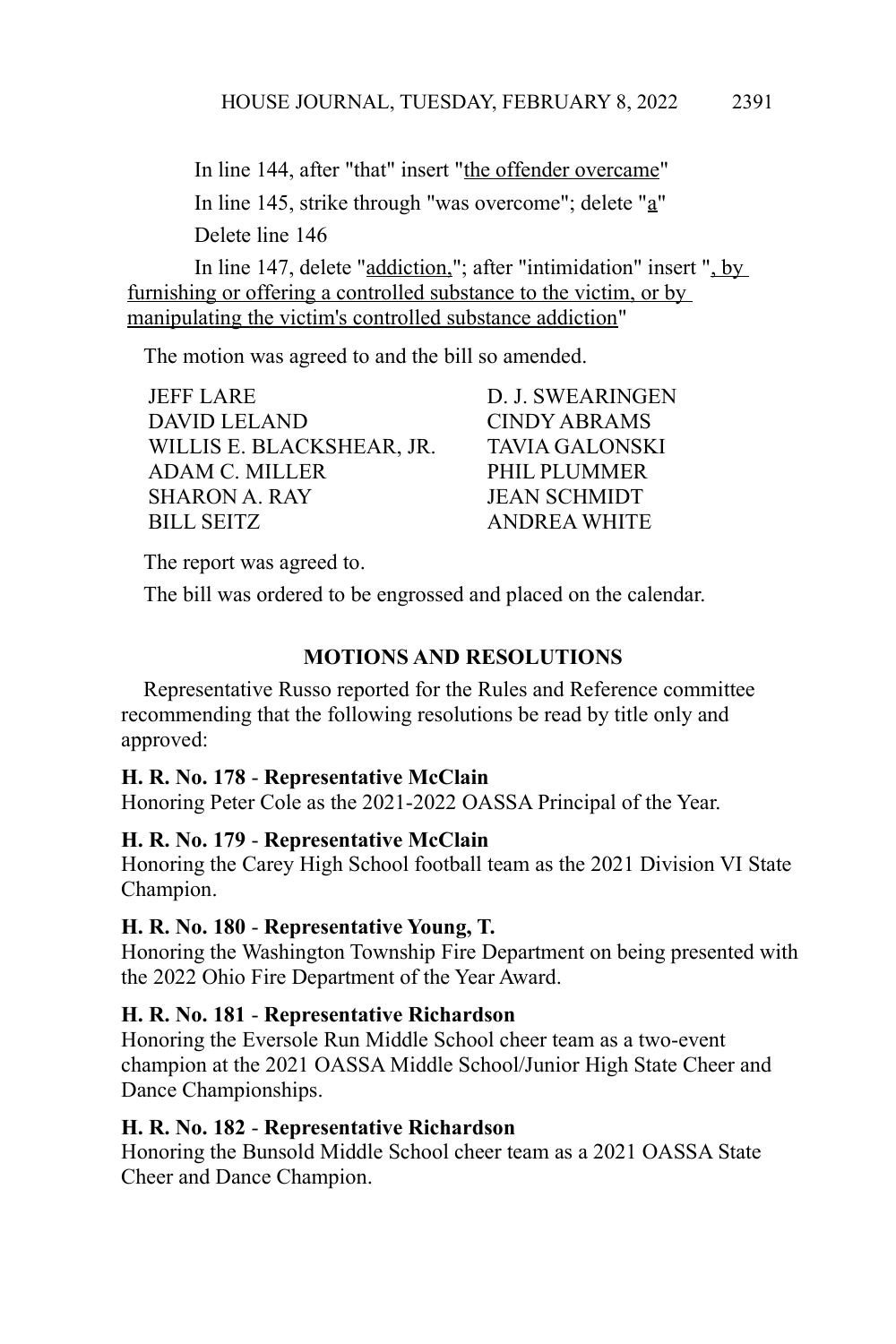#### HOUSE JOURNAL, TUESDAY, FEBRUARY 8, 2022 2392

**H. R. No. 183** - **Representatives West, Oelslager, Stoltzfus, Roemer** Honoring United Way of Greater Stark County on its Centennial.

> /s/ROBERT R. CUPP Robert R. Cupp, Chair

Representative Abrams moved that the Rules and Reference committee report on resolutions be agreed to and that the resolutions contained therein be approved.

The motion was agreed to.

#### **MESSAGE FROM THE SPEAKER**

Pursuant to House Rules 13, 28, and 30, the Speaker hereby makes the following changes to the following standing committees and standing subcommittees:

Families, Aging, and Human Services:

Remove Representatives West and Russo; appoint Representatives Humphrey, Smith, M., and Denson (Ranking Member).

Public Utilities:

Remove Representative Callender; appoint Representative Patton.

Government Oversight: Appoint Representative Skindell.

Health:

Remove Representative Russo; appoint Representative Lightbody; designate Representative Liston as Ranking Member.

Finance:

Appoint Representatives Blackshear and Miller, A.; remove Representative Russo.

Infrastructure and Rural Development: Remove Representative Brown; appoint Representative Sykes; designate Representative Miller, J. as Ranking Member.

Technology and Innovation: Remove Representative Miranda; appoint Representative Sykes.

Finance Subcommittee on Health and Human Services: Remove Representative Russo; appoint Representative Blackshear.

Finance Subcommittee on Higher Education: Appoint Representative Miller, A.; designate Representative Jarrells as Ranking Member.